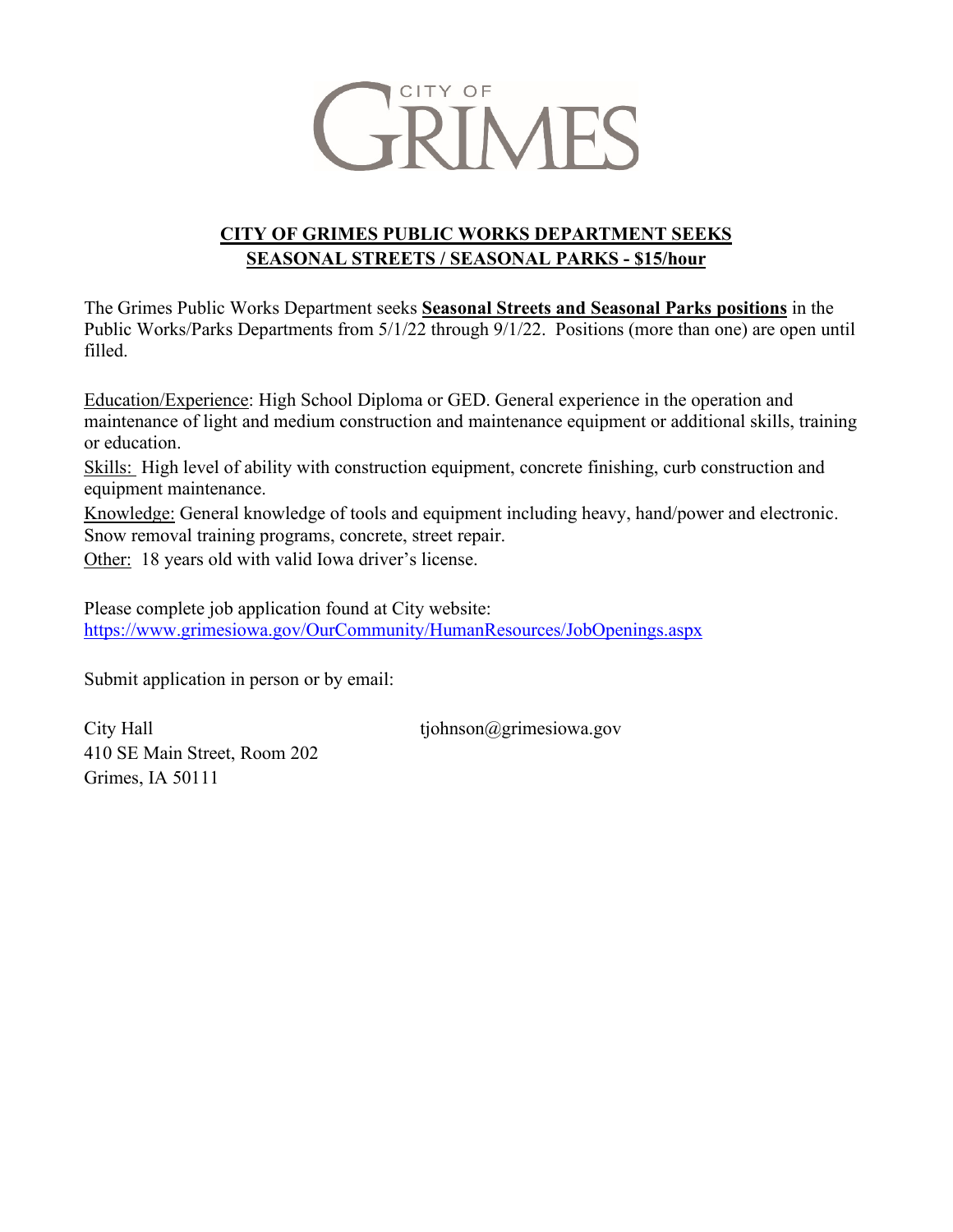# CITY OF

# **City of Grimes Job Description**

| <b>A. Position Title</b> | Location |
|--------------------------|----------|
|                          |          |

### Seasonal Street Technician I New Yorks Facility

### **B. Job Specifications**

| $\Box$ Regular, Full-Time $\Box$ Part-Time | $\boxtimes$ Seasonal, From: May 1, 2022 |                                      |  |
|--------------------------------------------|-----------------------------------------|--------------------------------------|--|
| Department:                                | Department 71, Streets                  | <b>To:</b> September 1, 2022         |  |
| Reports to:                                | <b>Field Operations Manager</b>         | Bargaining Unit: n/a                 |  |
| <b>Post Offer Testing:</b>                 | Click here to enter text.               | <b>FLSA: Non-Exempt</b>              |  |
| <b>Civil Service:</b>                      | N/A                                     | Hourly/Monthly Pay: \$15.00 per hour |  |

### **C. Job Description Summary**

Under the general supervision of the Field Operations Manager, operates a variety of light and medium duty equipment for the maintenance, operation and construction activities related to public works infrastructure, mowing or delivery of services. Will also perform heavy manual labor when required. Will utilize additional skills in construction and maintenance.

### **D. Routine Job Duties/Responsibilities**

*Description of Duty: Do not include if less than 5% of time unless essential. Be Specific without giving explicit instructions on how to perform. Use accurate adjectives and only those duties current to the position.*

 Maintains and repairs roadways, rights-of-way, sidewalks and other structures to sustain the public works infrastructure.

Operates various vehicles and equipment such as: mowers, tractors, power tools and hand tools.

 Performs heavy manual labor to repair concrete and asphalt pavement, remove trees, dig trenches and post holes, load dirt and construction material, backfill ditches or holes, and other activities as required.

 Performs minor mechanical and maintenance service to assigned public works vehicles. Performs and documents daily equipment inspections in accordance with department policy.

Inspects and maintains traffic control signs and pavement markings.

Inspects, cleans and repairs storm and sanitary sewer structures, levees and drainage ways.

Assures that the City's missions, goals and objectives are fully initiated and supported.

Performs other duties and responsibilities as assigned.

**E. Periodic Job Duties/Responsibilities**

 Attends safety meetings and seminars as required and promotes workplace safety. Follows all City and department safety policies and procedures. May work independently with minimal supervision or act as lead person on small crews.

**F. Qualifications**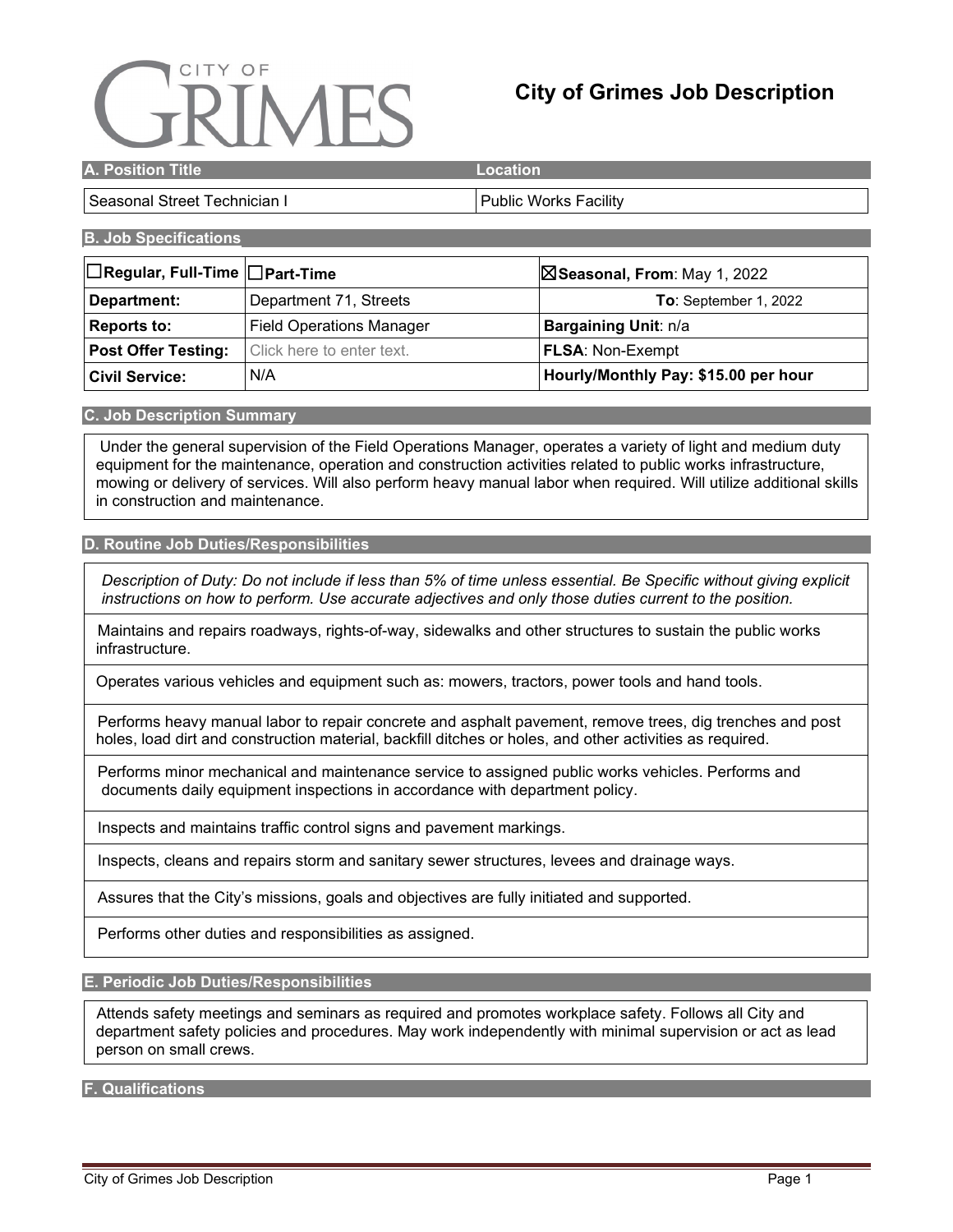| <b>Education/Experience:</b> | High School Diploma or GED. General experience in the operation and<br>maintenance of light and medium construction and maintenance equipment or<br>additional skills, training or education. |
|------------------------------|-----------------------------------------------------------------------------------------------------------------------------------------------------------------------------------------------|
| <b>Skills:</b>               | High level of ability with construction equipment, concrete finishing, curb<br>construction, and equipment maintenance.                                                                       |
| Knowledge                    | General knowledge of tools and equipment including heavy, hand/power and<br>electronic. Snow removal training programs, concrete, street repair and<br>leadership certifications preferred.   |
| Licenses/Certifications:     | Valid Iowa drivers license                                                                                                                                                                    |
| Other:                       | Must be 18 years old.                                                                                                                                                                         |

| <b>G. Working Conditions</b>  |                                                                                  |  |
|-------------------------------|----------------------------------------------------------------------------------|--|
| <b>Lifting Requirements:</b>  | Heavy work, exerting up to 100lbs of force occasionally, up to 50lbs of force    |  |
| (Refer to Glossary of Terms)  | frequently, up to 20lbs of force constantly to move objects.                     |  |
| <b>Physical Requirements:</b> | Stand or sit, walk, use hands/fingers, climb or balance, stoop, kneel, crouch or |  |
| (Refer to Glossary of Terms)  | crawl, talk/hear, see, push/pull, reach and repetitive motion.                   |  |
| <b>Safety Hazards:</b>        | Exposure to extreme temperatures, wet/humid conditions, dust, fumes, noise,      |  |
| (Refer to Glossary of Terms)  | vibration, mechanical hazards.                                                   |  |

### **H. Disclaimer**

*This job description reflects the administration's assignment of essential functions; and nothing herein restricts the administration's right to assign or reassign duties and responsibilities to this job at any time (with Union contract guidelines if applicable). This Job Description is not to be construed as a contract for employment.*

### **I. Pre-Employment Screening**

| <b>Action Required</b>                    | <b>Result</b>             | <b>Date</b>               |
|-------------------------------------------|---------------------------|---------------------------|
| ⊠<br><b>Reference Check</b>               | Click here to enter text. | Click here to enter text. |
| $\boxtimes$ Credit History                | Click here to enter text. | Click here to enter text. |
| ⊠<br><b>Education/License Credentials</b> | Click here to enter text. | Click here to enter text. |
| ⊠<br><b>Criminal Records</b>              | Click here to enter text. | Click here to enter text. |
| <b>Employment Verification</b>            | Click here to enter text. | Click here to enter text. |

### **J. Review**

| <b>Compensation Review/Approval</b>                     | Date: |
|---------------------------------------------------------|-------|
| <b>City Administrator/Department Director Signature</b> | Date: |
| <b>Reviewed with Employee by:</b>                       | Date: |